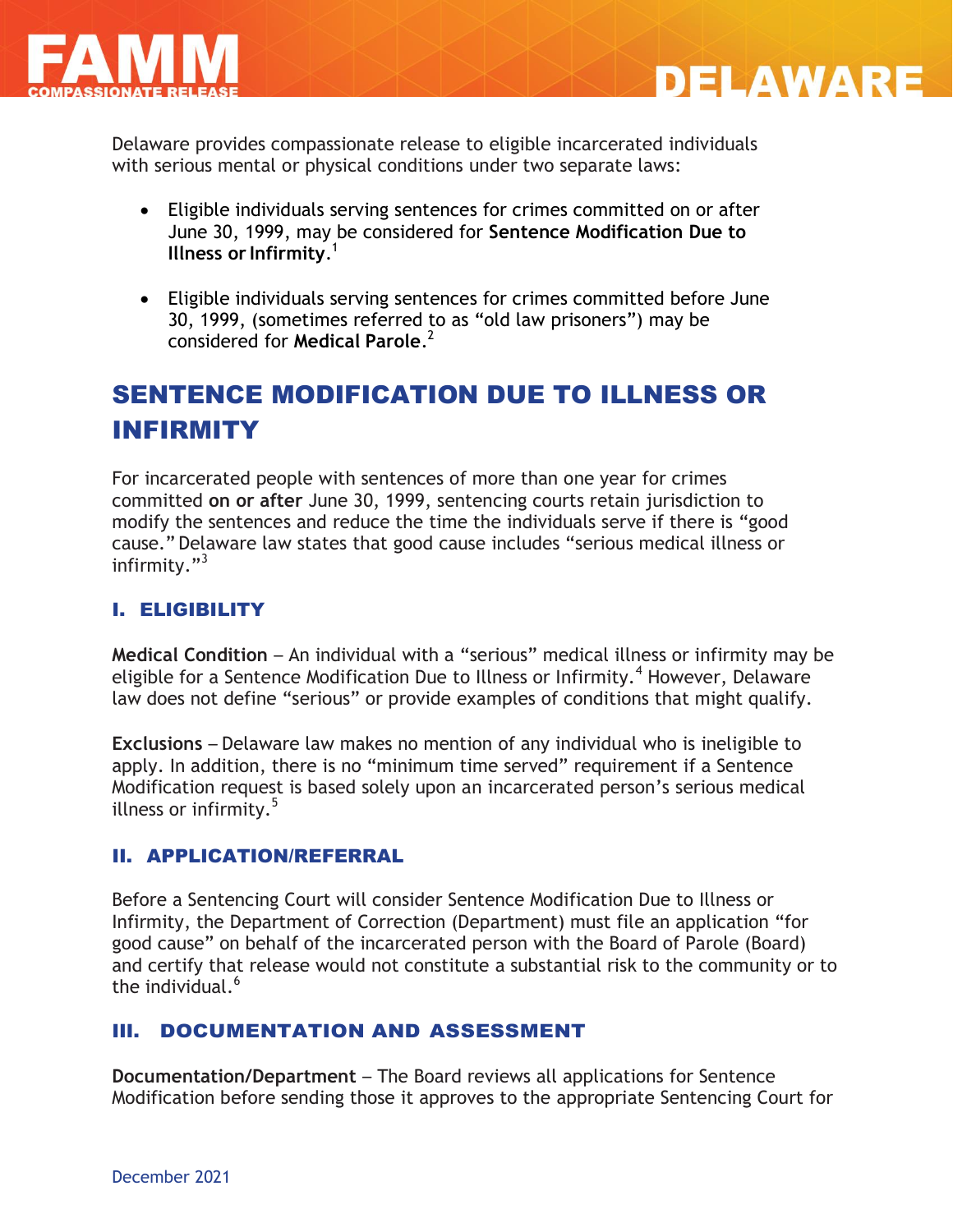a decision.<sup>7</sup> It can ask the Department to provide any information that is "reasonably necessary" for a thorough assessment of the requests.  $8$ 

#### **Review and Recommendation/Board of Parole**

- Hearing After receiving an application from the Department, the Board will hold a hearing to decide the appropriate recommendation to the Sentencing Court judge.<sup>9</sup> The Board follows its general hearing procedures when considering Sentence Modification applications.<sup>10</sup>
- Notice The Board must provide the Attorney General's office with a written notice of the hearing and a copy of the incarcerated individual's application at least 30 days before the scheduled hearing date.<sup>11</sup>
- Recommendation The Board will do one of the following:
	- $\circ$  Reject the application, based on a finding that the incarcerated person is a substantial risk to the community or the application is not based on good cause; $^{12}$  or
	- o By a majority vote, recommend a modification of the sentence and forward the application to the Superior Court/Trial Court for  $\frac{13}{13}$

### IV. DECISION-MAKING PROCESS

**Decision-Maker** – Upon receiving the Board's recommendation, the individual's Sentencing Court may grant or deny the application for a Sentence Modification.<sup>14</sup>

- The Court must provide the Attorney General's office with a "reasonable period of time" to be heard on the application.<sup>15</sup>
- The Court may request additional information but does not need to hold further hearings on the application.<sup>16</sup>

#### V. POST-DECISION

**Denials and Appeals** – The general rule is that incarcerated individuals whose applications for Sentence Modification are rejected must wait one year to file again. However, individuals with serious medical illnesses or infirmities are exempt from that requirement and can refile at any time. $17$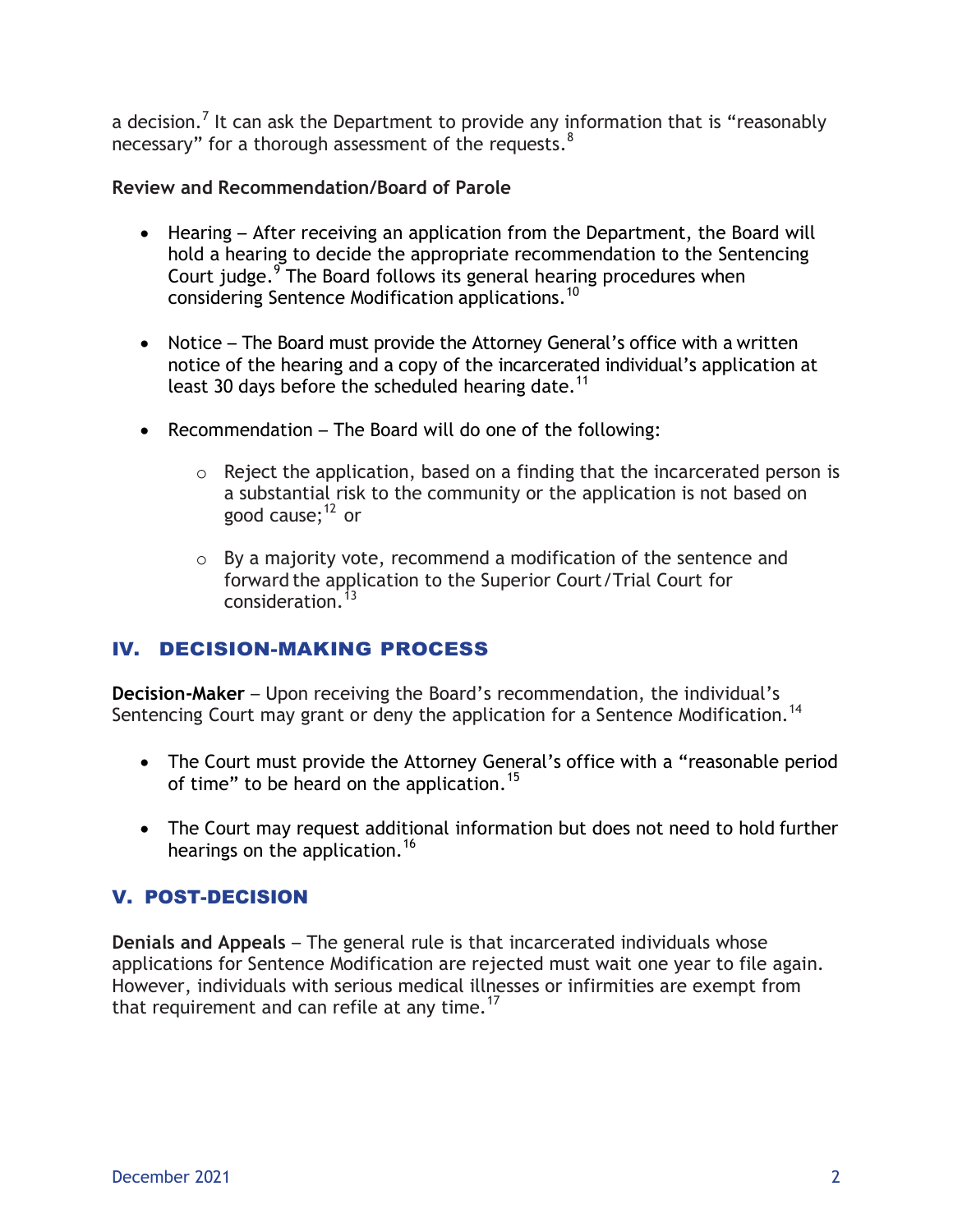#### VI. REPORTING/STATISTICS

The courts are not required to report on how many individuals have had their sentences modified due to a medical illness or infirmity, and there are no publicly available statistics.

## MEDICAL PAROLE

Incarcerated individuals may apply for Medical Parole if they are serving sentences for crimes committed **prior** to June 30, 1999.

#### I. ELIGIBILITY

**Medical Condition** – To be eligible for Medical Parole, an incarcerated individual must have a physical or mental condition requiring medical treatment that the Department of Correction (Department) cannot furnish.<sup>18</sup>

**Exclusions** – Delaware law makes no mention of individuals who are ineligible to apply because of the type of crime for which they are incarcerated.

#### II. APPLICATION/REFERRAL

The law simply says that if it "seems necessary" for an incarcerated person's wellbeing, the Department can recommend the Board of Parole (Board) consider the individual for Medical Parole.<sup>19</sup> There is no reference to an application or referral process.

#### III. DOCUMENTATION AND ASSESSMENT

The Department must provide the Board with documentation verifying that (1) the incarcerated individual has a physical or mental condition that the Department or one of its medical contractors cannot treat<sup>20</sup> and (2) a medical or care facility has accepted the individual for "appropriate treatment."<sup>21</sup>

#### IV. DECISION-MAKING PROCESS

**Decision-Maker** – The Delaware Board of Parole makes all final Medical Parole decisions.

**Decision** – If the Board is satisfied that removal from prison is necessary for the incarcerated person's well-being, the Board can order the individual's release on Medical Parole.<sup>22</sup> The Board's rules do not specify which, if any, of its general procedures and guidelines apply to Medical Parole cases it considers.<sup>23</sup>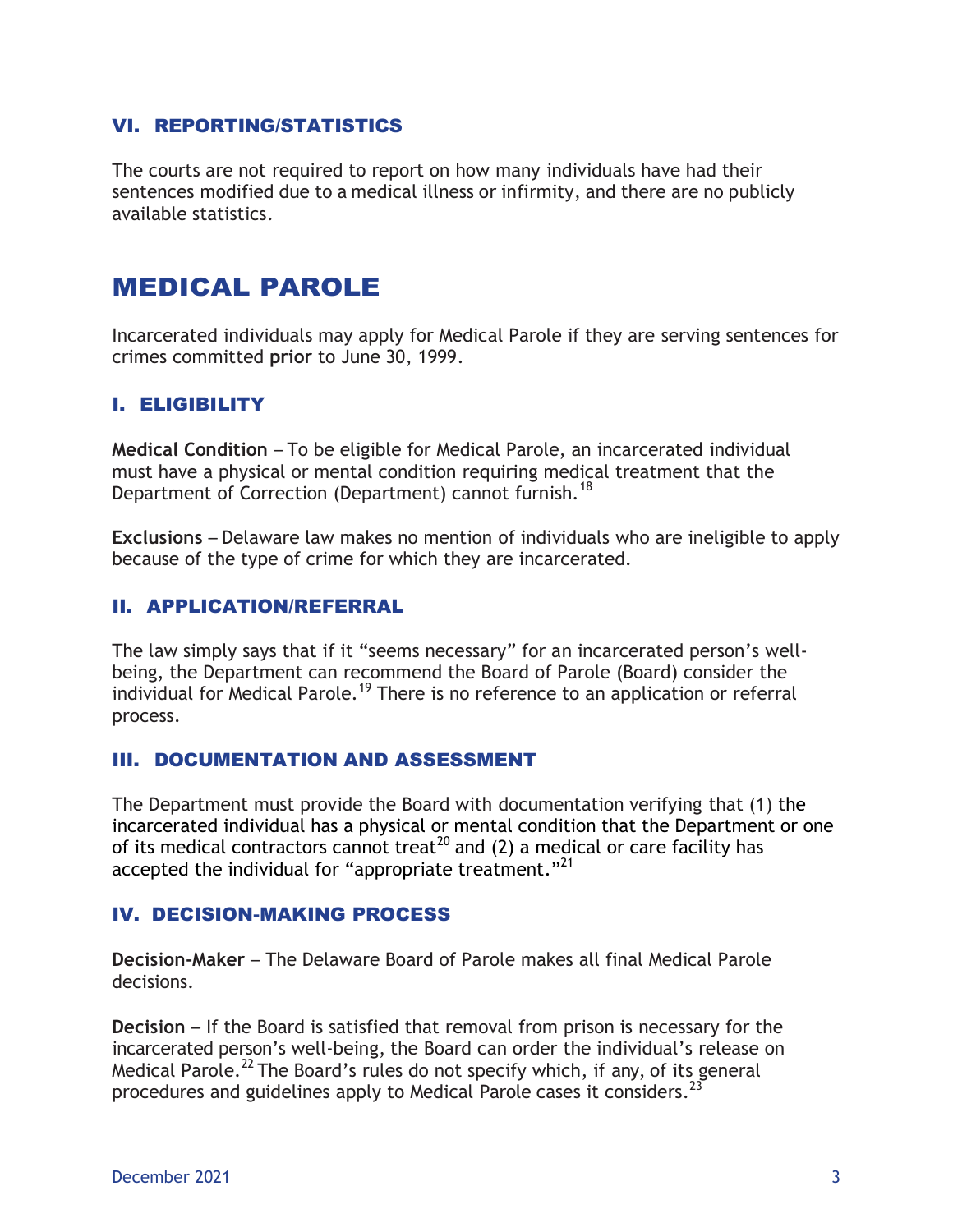#### **Conditions**

- Environment The Board will only parole an individual for medical reasons when arrangements have been made for treatment in an "institution."<sup>24</sup>
	- o Note that the Medical Parole law and the Board rules do not define the word "institution" or provide examples of appropriate institutions.<sup>25</sup>
- Other Conditions The Board can impose any other conditions it decides are appropriate.<sup>26</sup>

## V. POST-DECISION

**Denials and Appeals** – When the Board denies parole, it must provide the incarcerated individual with the reasons for the denial in writing. $^{27}$ 

- If the incarcerated person is eligible for a rehearing, the Board will (1) provide information on the earliest rehearing application date or (2) order that no further consideration be given. $^{28}$
- The Board can consider an early hearing or rehearing date if there are medical treatment considerations.<sup>29</sup>
- The Board may review any of its decisions if it receives "information of substantial significance" that was unavailable on the date of the hearing and that could have influenced its decision.<sup>30</sup>

**Revocation/Termination** – The Board can revoke Medical Parole without a hearing "at any time and for any cause" and order the individual returned to Department custody. $31$ 

### VI. REPORTING/STATISTICS

The Board of Parole denied FAMM's request for information on the number of individuals granted Medical Parole in 2019 and 2020.<sup>32</sup>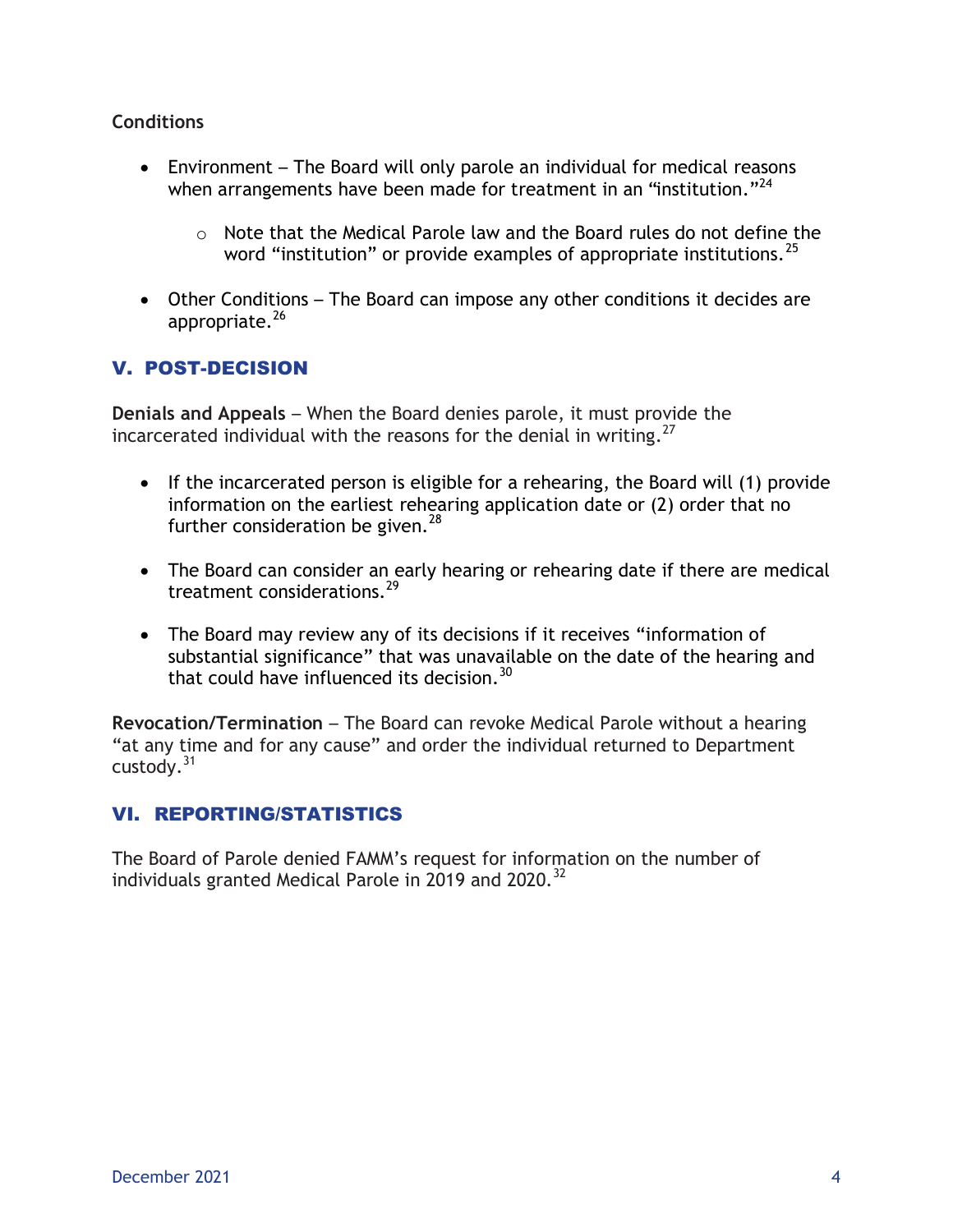## DELAWARE COMPASSIONATE RELEASE PRIMARY LEGAL SOURCES

#### SENTENCE MODIFICATION DUE TO ILLNESS OR INFIRMITY

#### **Statute**

Delaware Code, Title 11, §§ 4217 (a) through (c) (2020), available through the Delaware General Assembly, [https://delcode.delaware.gov/.](https://delcode.delaware.gov/)

#### **Agency Policy**

Delaware Board of Parole Rules (2007), §§ 2, 11, and 22, [https://boardofparole.delaware.gov/rules/](https://boardofparole.delaware.gov/rules).

### MEDICAL PAROLE ("OLD LAW" PRISONERS ONLY)

#### **Statute**

Delaware Code, Title 11, § 4346 (e) (2020), available through the Delaware General Assembly at [https://delcode.delaware.gov/.](https://delcode.delaware.gov/)

#### **Agency Policy**

Delaware Board of Parole Rules (2007), § 7, [https://boardofparole.delaware.gov/rules/](https://boardofparole.delaware.gov/rules).

## NOTES

\* *Id. means see prior note.*

 $1$  Del. Code Ann. tit. 11, §§ 4217 (a) through (c); Delaware Board of Parole Rules (Board Rules), §§ 2, 11, and 22.

 $^2$  Del. Code Ann. tit. 11, § 4346 (e); Board Rules, §§ 2 and 7. Delaware abolished parole under the Truth-in-Sentencing Act of 1989, effective for crimes committed on or after June 30, 1990. Thus, the Medical Parole provisions only apply to incarcerated individuals serving sentences for crimes committed prior to June 30, 1990.

 $3$  Del. Code Ann. tit. 11, § 4217 (c).

 $^4$  Id.

 $<sup>5</sup>$  Id. at (f). Note that generally individuals serving sentences for violent felonies are not eligible for</sup> sentence modification until they have served at least half of their sentence, and those serving mandatory terms are not eligible for a sentence modification during the mandatory portion of their sentence. Id. See also Board Rules, § 22. The statute states that this general rule does not apply if the sentence modification is "based solely upon serious medical illness or infirmity of the offender," but the Board rules do not make this distinction.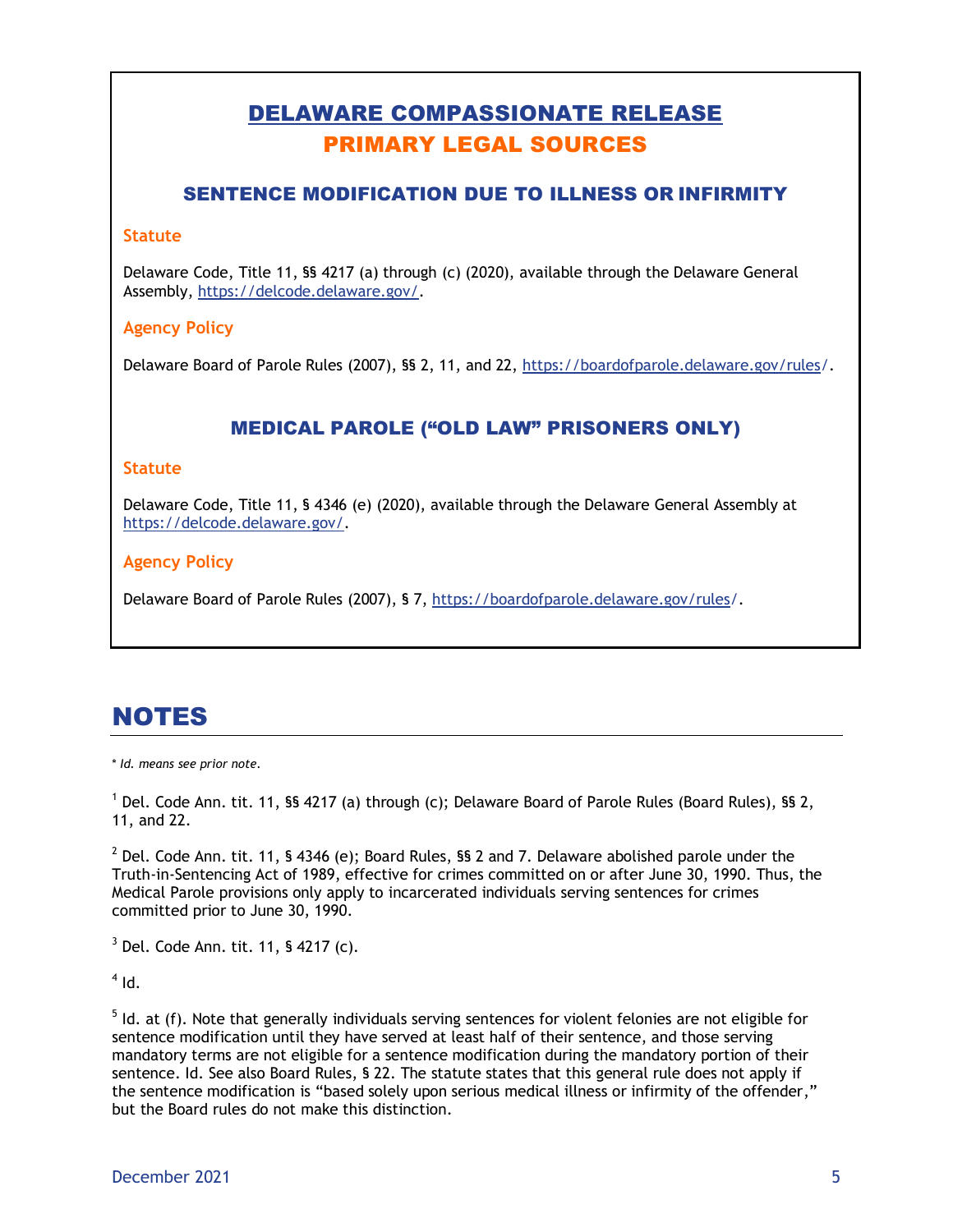$<sup>6</sup>$  ld. at (b) and (d) (1).</sup>  $<sup>7</sup>$  ld. at (d) (4).</sup>  $8$  ld. at (d) (1).  $9$  Id. at (d) (2); Board Rules, § 22. <sup>10</sup> Del. Code Ann. tit. 11, § 4217 (d) (2), referencing Del. Code Ann. tit. 11, § 4350 (a). See also Board Rules, § 11.  $11$  Id.  $12$  Id. at (d) (3); Board Rules, § 22.  $13$  Del. Code Ann. tit. 11, § 4217 (d) (4); Board Rules, § 22. <sup>14</sup> Del. Code Ann. tit. 11, § 4217 (e).  $15$  Id.  $16$  Id.  $17$  Id. at (d) (3) and (e).  $18$  Del. Code Ann. tit. 11, § 4346 (e); Board Rules, § 7.  $19$  Id.  $20$  Id.  $^{21}$  Id.  $22$  Del. Code Ann. tit. 11, § 4346 (e). <sup>23</sup> See general parole rules at Del. Code Ann. tit. 11, §§ 4341 through 4352; see also Board Rules, §§ 1 through 21, 24. <sup>24</sup> Del. Code Ann. tit. 11, § 4346 (e); Board Rules, § 7.  $^{25}$  Id. <sup>26</sup> Del. Code Ann. tit. 11, § 4346 (e); Board Rules, §§ 7 and 20. See also Del. Code Ann. tit. 11, § 4321.  $27$  Del. Code Ann. tit. 11, § 4347 (a); Board Rules, § 15.  $28$  Id. <sup>29</sup> Board Rules, § 15a. <sup>30</sup> Board Rules, § 16.  $31$  Del. Code Ann. tit. 11, §§ 4346 (e) and 4352; Board Rules, § 7.